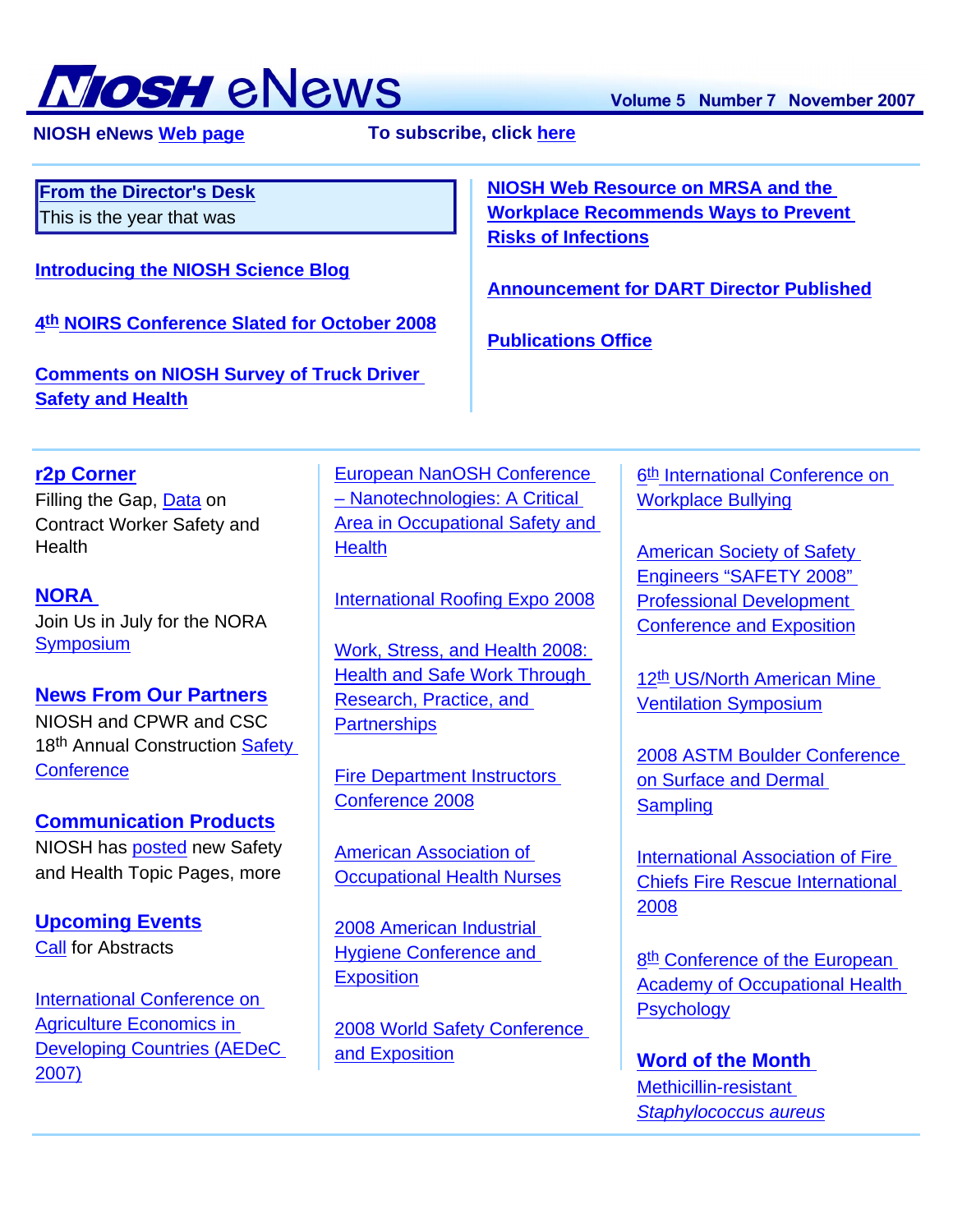### **From the Director's Desk**

A TV program in the early 1960s had the catchy title, "That Was the Week That Was." As we enter the last few weeks of 2007, I am gratified that in looking back over the Year That Was, we can point to many important NIOSH accomplishments. To mention a few that stand out particularly in my mind:

- We achieved significant progress in our series of program evaluations under the auspices of the National Academies – having now completed evidence packages and presentations in all eight of the program areas that are under evaluation by the National Academies' expert review committees. <http://www.cdc.gov/niosh/nas>. This initiative, which is unprecedented for a public health agency, has demanded a great deal of thoughtful, intensive work for all involved, both inside and outside of NIOSH. We will carefully assess the findings and recommendations of each committee, and the success of the initiative as a whole.
- Our draft document, "Asbestos and Other Mineral Fibers: A Roadmap for Scientific Research," stimulated valuable dialogue with our diverse stakeholders on this challenging but critically important national research need. We are reviewing all of the peer review comments that were submitted on the draft, for incorporation into a final document next year. [http://www.cdc.gov/niosh/review/](http://www.cdc.gov/niosh/review/public/099) [public/099](http://www.cdc.gov/niosh/review/public/099).
- NIOSH took significant steps forward toward the development of new technologies to prevent catastrophic disasters in underground coal mining, and to increase miners' chances of survival in the event that an emergency does occur. [http://www.cdc.gov/niosh/mining/mineract/mineract.htm.](http://www.cdc.gov/niosh/mining/mineract/mineract.htm) The Crandall Canyon disaster in August underscored the imperative behind our mission. In mining, NIOSH also maintained its national leadership in research and health surveillance to prevent coal workers' pneumoconiosis.
- NIOSH's Prevention through Design (PtD) workshop in July drew an eminent group of more than 200 partners from diverse interests to launch an innovative national initiative for eliminating occupational hazards as early as possible in the life cycle of work environments and equipment. <http://www.cdc.gov/niosh/topics/PtD>Along with the WorkLife Initiative, which was highlighted by a national symposium in September [http://www.worklife2007.com/home.asp,](http://www.worklife2007.com/home.asp) PtD reflects a new way of thinking outside traditional boxes to come up with solutions for the fundamental health and safety challenges of the 21st Century.
- The NIOSH report "Progress Toward Safe Nanotechnology in the Workplace" detailed the astonishing progress that NIOSH and its partners have made since 2004, when we established our high-priority program of research on the occupational safety and health implications and applications of nanotechnology. [http://www.cdc.gov/niosh/topics/nanotech.](http://www.cdc.gov/niosh/topics/nanotech) NIOSH continues to be a national and international leader in this field of cutting-edge research.

I invite you to revisit our previous issues of NIOSH eNews for 2007 for many other examples of notable accomplishments in the past year, from Research to Practice (r2p), fire fighter safety and health, the National Occupational Research Agenda (NORA), and disaster preparedness and response, to health hazard evaluations, research to prevent flavorings-related respiratory illness, and injury and illness prevention in health care.

<span id="page-1-0"></span>And in the coming year … but that is a subject for next time.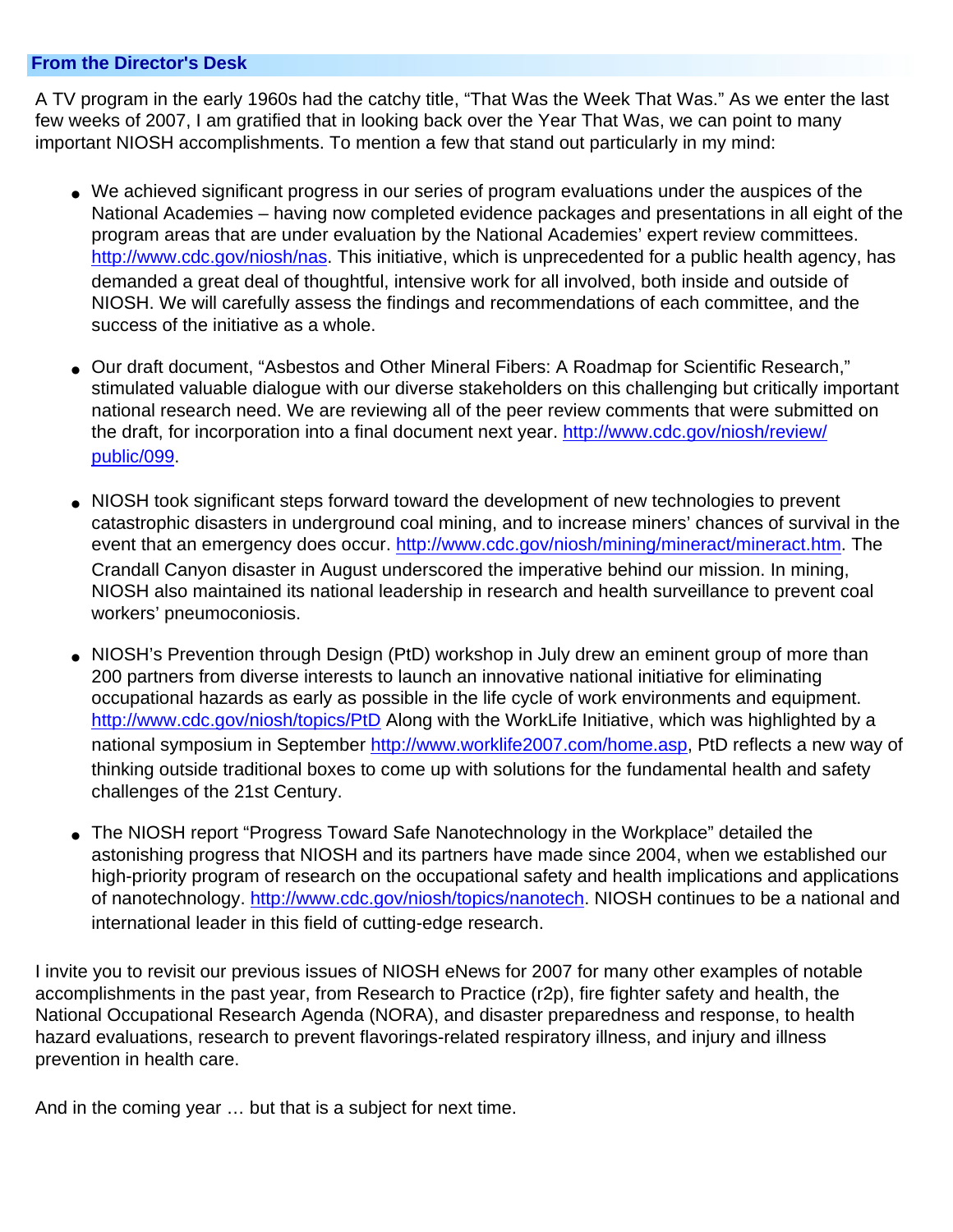### **Introducing the NIOSH Science Blog**

On November 5, NIOSH introduced a new NIOSH Science Blog to further communicate and stimulate discussion on scientific issues related to NIOSH's research and recommendations. The blog, [http://www.](http://www.cdc.gov/niosh/blog) [cdc.gov/niosh/blog,](http://www.cdc.gov/niosh/blog) provides an expeditious system for partners and stakeholders to present ideas to NIOSH scientists and each other, while engaging in robust scientific discussion with the goal of protecting workers. The inaugural entry focuses on the recent NIOSH Alert on preventing fire fighter fatalities from heart attacks and other cardiovascular events.

### <span id="page-2-0"></span> **4th NOIRS Conference Slated for October 2008**

The Fourth National Occupational Injury Research Symposium (NOIRS) will be held on October 21 – 23, 2008 at the Sheraton Station Square Hotel in Pittsburgh, PA. NOIRS 2008 is being convened to serve as a national forum for the presentation of the latest findings and methods in occupational injury research. Abstracts of 300 words or less are invited across all industry sectors in areas that may include, but are not limited to, surveillance of fatal and non-fatal injuries, intervention evaluation, prevention through design, engineering/technology, research to practice, workplace violence, motor vehicle safety, fall prevention research, machines and industrial vehicle safety, high risk and vulnerable workers, emergency response, and the economics of injury prevention. For further information on NOIRS 2008, visit the NIOSH Web site at <http://www.cdc.gov/niosh/noirs2008>or contact Jim Collins at [JCollins1@cdc.gov.](mailto:JCollins1@cdc.gov)

### <span id="page-2-1"></span> **Comments on NIOSH Survey of Truck Driver Safety and Health**

NIOSH is requesting public comment on the content and conduct of a nationally representative survey of truck drivers' safety and health. This assessment will provide baseline data on the working conditions, wellness, health behaviors, self-reported injuries, fatigue and sleep disorders among truck drivers. The proposed survey questionnaire and plan are available for public review and comment until January 2, 2008 at [http://www.cdc.gov/niosh/review/public/110.](http://www.cdc.gov/niosh/review/public/110)

## <span id="page-2-2"></span> **NIOSH Web Resource on MRSA and the Workplace Recommends Ways to Prevent Risks of Infections**

A new NIOSH Topic Page, [http://www.cdc.gov/niosh/topics/mrsa,](http://www.cdc.gov/niosh/topics/mrsa) offers recommendations for preventing the spread of **[MRSA, Methicillin-resistant](#page-5-7)** *Staphylococcus aureus*, in the workplace. The Topic Page provides practical information on good, basic health practices which workplaces can tailor for their individual needs.

### <span id="page-2-3"></span> **Announcement for DART Director Published**

An announcement on the federal government's official job site, [http://www.usajobs.gov](http://www.usajobs.gov/), seeks candidates for the position of Director of the NIOSH Division of Applied Research and Technology. The announcement closes December 4. Further details, including qualifications for the position, are available at [http://www.](http://www.usajobs.gov/) [usajobs.gov](http://www.usajobs.gov/). To find the announcement, search on the announcement number, AD10-07-018.

#### <span id="page-2-4"></span> **Publications Office**

<span id="page-2-5"></span>On December 1, the NIOSH Publications Office will become part of the U.S. Centers for Disease Control and Prevention's CDC-INFO. Orders for NIOSH publications can be placed either through the NIOSH Web site, [http://www.cdc.gov/niosh/email-pubs.html,](http://www.cdc.gov/niosh/email-pubs.html) or by telephone through CDC-INFO at 1-800-CDC-INFO.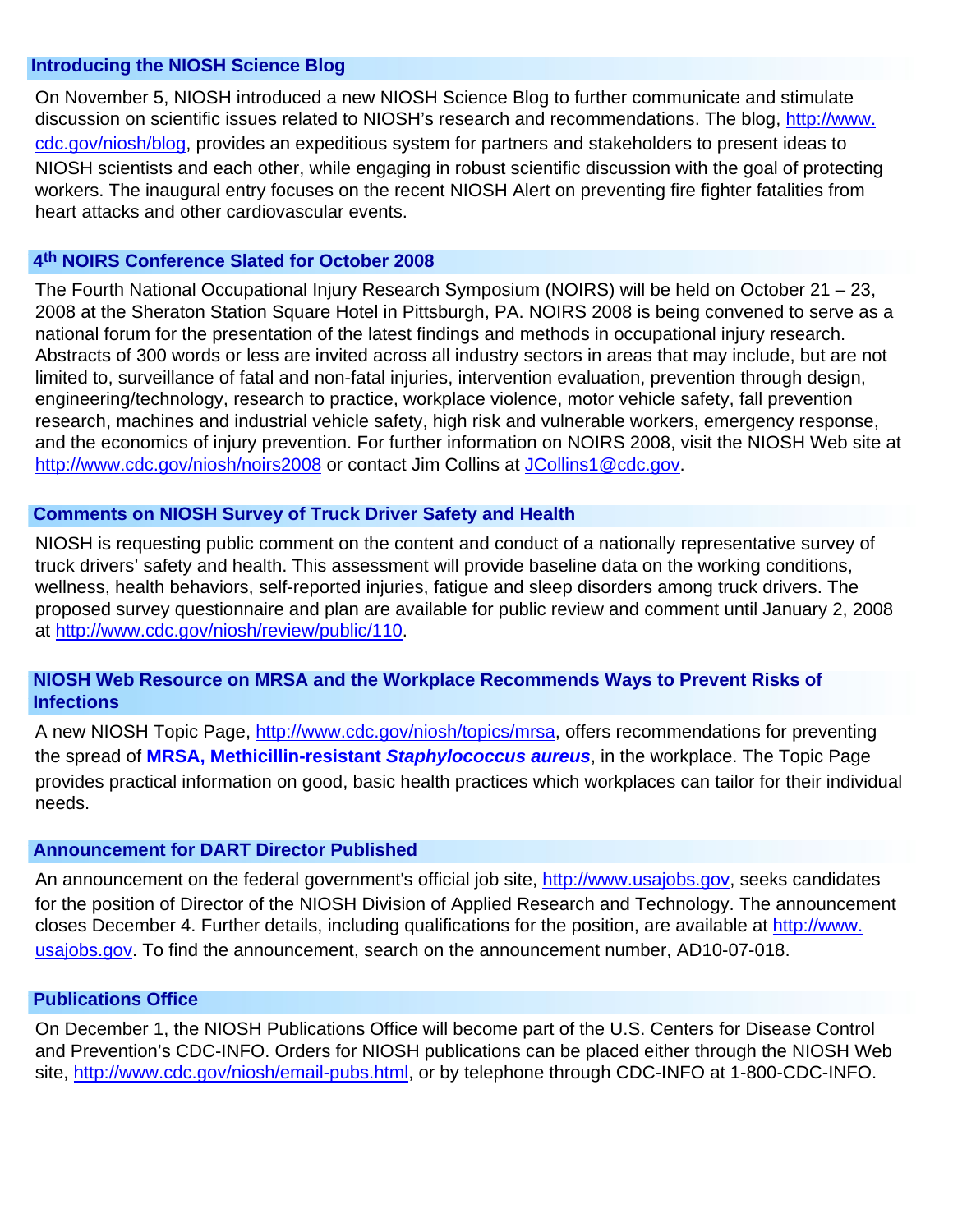#### **r2p Corner**

<span id="page-3-0"></span>**Filling the Gap, Data on Contract Worker Safety and Health**

NIOSH has partnered with the Occupational Safety and Health Administration, the Bureau of Labor Statistics and ORC Worldwide supported by the Duke Energy Foundation to fill a critical data gap – data related to occupational safety and health of contract workers. Reliance on contract workers to perform a wide array of functions and tasks appears to be a

long-term trend. But national, state, and industry-level data bases for assessing safety and health for this population are either absent or extremely limited. A Task Force of representatives from each partner will review existing data, identify the types of data that need to be collected, and the effectiveness of enhancing data systems. Learn more about this effort by contacting Elyce Biddle at [EBiddle@cdc.gov](mailto:EBiddle@cdc.gov).

### <span id="page-3-1"></span> **NORA**

### <span id="page-3-2"></span>**Join Us in July for the NORA Symposium**

Save the date for the "NORA Symposium 2008: Public Market for Ideas and Partnerships." The Symposium will be held in Denver, CO on July 29, 2008 and is co-

sponsored by the Mountains and Plains Education and Research Center. The 2008 Symposium focuses on the importance of collaboration and partnerships to achieve impact in the workplace. A parallel NORA virtual conference on the internet will be available for participants unable to attend the meeting in Denver. More information about the 2008 Symposium is available at [http://www.cdc.gov/niosh/nora/symp08/.](http://www.cdc.gov/niosh/nora/symp08/) To join the Symposium mailing list and receive additional details about the program, call for posters, and registration as they become available, send an e-mail to the NORA Coordinator at [noracoordinator@cdc.gov](mailto:noracoordinator@cdc.gov)

#### <span id="page-3-4"></span><span id="page-3-3"></span> **News From Our Partners**

### **NIOSH and CPWR and CSC 18th Annual Construction Safety Conference**

NIOSH is joining with Center to Protect Workers' Rights (CPWR) and the Construction Safety Council (CSC) to sponsor the *18th Annual Construction Safety Conference*, February 12 – 14, 2008 in Rosemont, IL. The conference will bring together a diverse audience, including construction owners/users, contractors, researchers, government officials, safety and health professionals, unions, and workers to share information and ideas about effective safety and health interventions and how to move best practices from inception to practical implementation. Registration is underway – information can be found at [http://www.buildsafe.org/](http://www.buildsafe.org/confnews/2008/conf_dx.html) [confnews/2008/conf\\_dx.html](http://www.buildsafe.org/confnews/2008/conf_dx.html) or by contracting Trish Quinn at 301-495-8521 or [pquinn@cpwr.com](mailto:pquinn@cpwr.com).

### <span id="page-3-6"></span><span id="page-3-5"></span> **Communication Products**

NIOSH has posted new Safety and Health Topic Pages for:

- Safety and Health in the Horse Racing Industry <http://www.cdc.gov/niosh/topics/HorseJockey>
- Fighting Wildfires <http://www.cdc.gov/niosh/topics/firefighting>
- Health Hazard Evaluations Program Portfolio <http://www.cdc.gov/niosh/programs/hhe/>

"Preventing Worker Deaths and Injuries from Contacting Overhead Power Lines with Metal Ladders" <http://www.cdc.gov/niosh/docs/wp-solutions/2007-155>

### New Agricultural Publications

- "Injuries to Youth on U.S. Farm Operations, 2004"<http://wwwlink.cdc.gov/niosh/docs/2007-161>
- "Injuries to Youth on Hispanic Farm Operations, 2003"<http://wwwlink.cdc.gov/niosh/docs/2007-162>





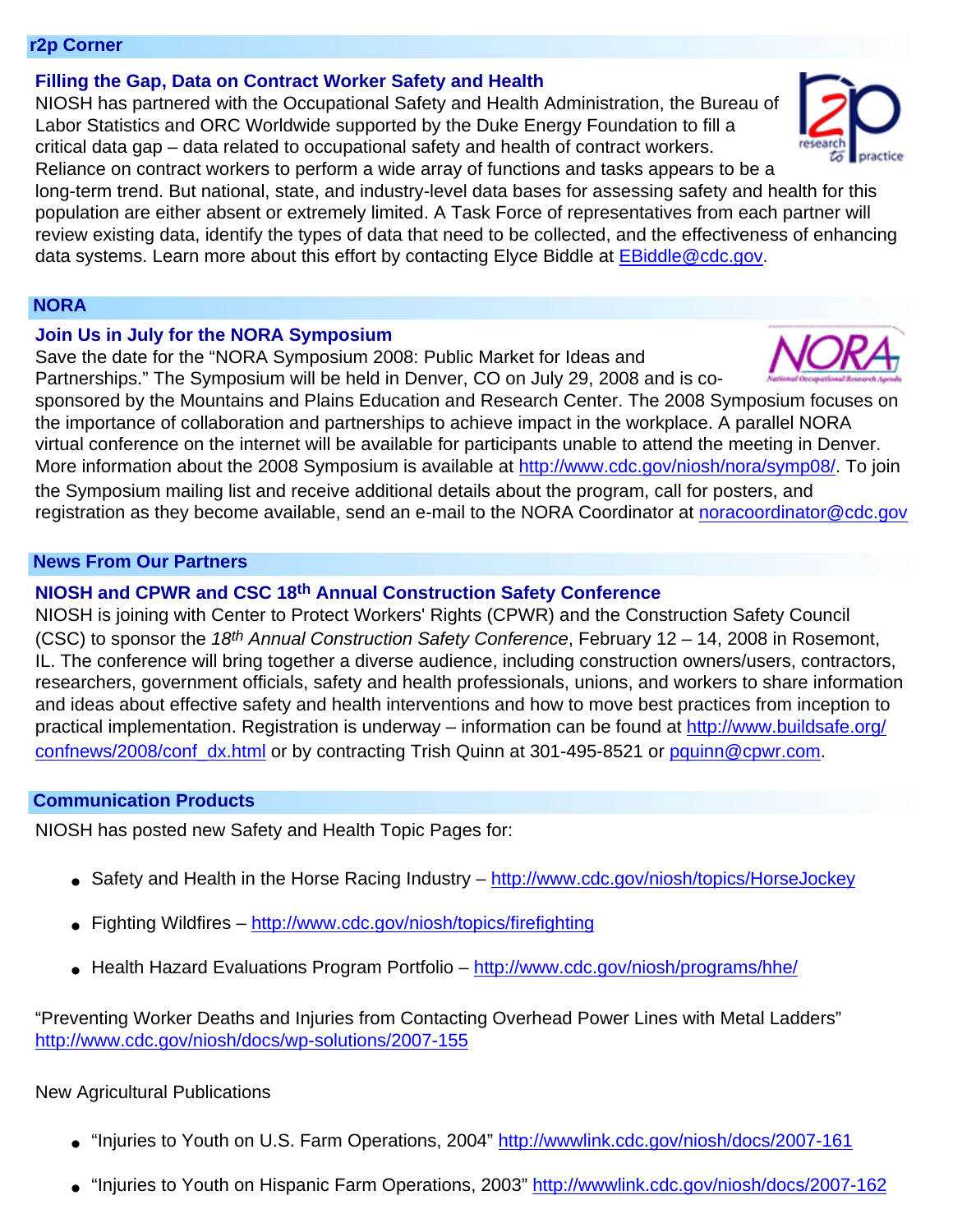• "Injuries to Youth on Racial Minority Farm Operations, 2003" [http://wwwlink.cdc.gov/niosh/docs/2007-](http://wwwlink.cdc.gov/niosh/docs/2007-163) [163](http://wwwlink.cdc.gov/niosh/docs/2007-163)

"Simple Solutions: Ergonomics for Construction Workers" <http://www.cdc.gov/niosh/docs/2007-122>

"Technology News 524: HazComWriter Compliance Tool for MSHA Rule 30 CFT Part 47 or OSHA Rule 29 CFR 1910.1200" <http://www.cdc.gov/niosh/mining/pubs/pubreference/outputid2534.htm>

"Technology News 527: The Partial Cab: A New Noise Engineering Control for Surface Drill Rigs" <http://www.cdc.gov/niosh/mining/pubs/pubreference/outputid2506.htm>



# <span id="page-4-1"></span><span id="page-4-0"></span>**Call for Abstracts**

- "International Association of Fire Chiefs 2008 International Hazardous Materials Response Teams Conference," May 29 – June 1, 2008, Hunt Valley, MD. Deadline is November 21, 2007. [http://iafc.](http://iafc.confex.com/iafc/haz08/cfp.cgi) [confex.com/iafc/haz08/cfp.cgi](http://iafc.confex.com/iafc/haz08/cfp.cgi).
- $\bullet$  "NSTI Nanotech Annual Conference," June 1 5, 2008, Boston, MA. Deadline is December 6, 2007. <http://www.nsti.org/Nanotech2008>
- "14<sup>th</sup> International Society for Respiratory Protection," September 14 18, 2008, Dublin, Ireland. Deadline is June 30, 2008. [http://www.isrp.com/dublin/index.html.](http://www.isrp.com/dublin/index.html)

<span id="page-4-2"></span>**International Conference on Agriculture Economics in Developing Countries (AEDeC 2007)** November 26 – 29, 2007, Kuala Lumpur, Malaysia. [http://www.aedec2007.org](http://www.aedec2007.org/)

# <span id="page-4-3"></span>**European NanOSH Conference – Nanotechnologies: A Critical Area in Occupational Safety and Health**

December 3 – 7, 2007, Helsinki, Finland. NIOSH is a co-supporter of the conference. [http://www.ttl.fi/](http://www.ttl.fi/Internet/English/Information/International+meetings+and+symposia/EuroNanOsh) [Internet/English/Information/International+meetings+and+symposia/EuroNanOsh](http://www.ttl.fi/Internet/English/Information/International+meetings+and+symposia/EuroNanOsh)

# **International Roofing Expo 2008**

<span id="page-4-4"></span>February 21 – 23, 2008, Las Vegas, NV. [http://www.theroofingexpo.com/Roofing07/public/Content.aspx?](http://www.theroofingexpo.com/Roofing07/public/Content.aspx?ID=6980&left=0&Nav=0) [ID=6980&left=0&Nav=0](http://www.theroofingexpo.com/Roofing07/public/Content.aspx?ID=6980&left=0&Nav=0)

<span id="page-4-5"></span>**Work, Stress, and Health 2008: Health and Safe Work Through Research, Practice, and Partnerships** March 6 – 8, 2008, Washington, DC. <http://www.apa.org/pi/work/wsh.html>

# **Fire Department Instructors Conference 2008**

<span id="page-4-6"></span>April 7 – 12, 2008, Indianapolis, IN. [http://fdic08.events.pennnet.com/fl//index.cfm](http://fdic08.events.pennnet.com/fl/index.cfm)

# **American Association of Occupational Health Nurses**

<span id="page-4-7"></span>April 25 – May 2, 2008, Salt Lake City, UT. <http://www.aaohn.org/education/symposium-expo/index.cfm>



**SERVICE** SHOW